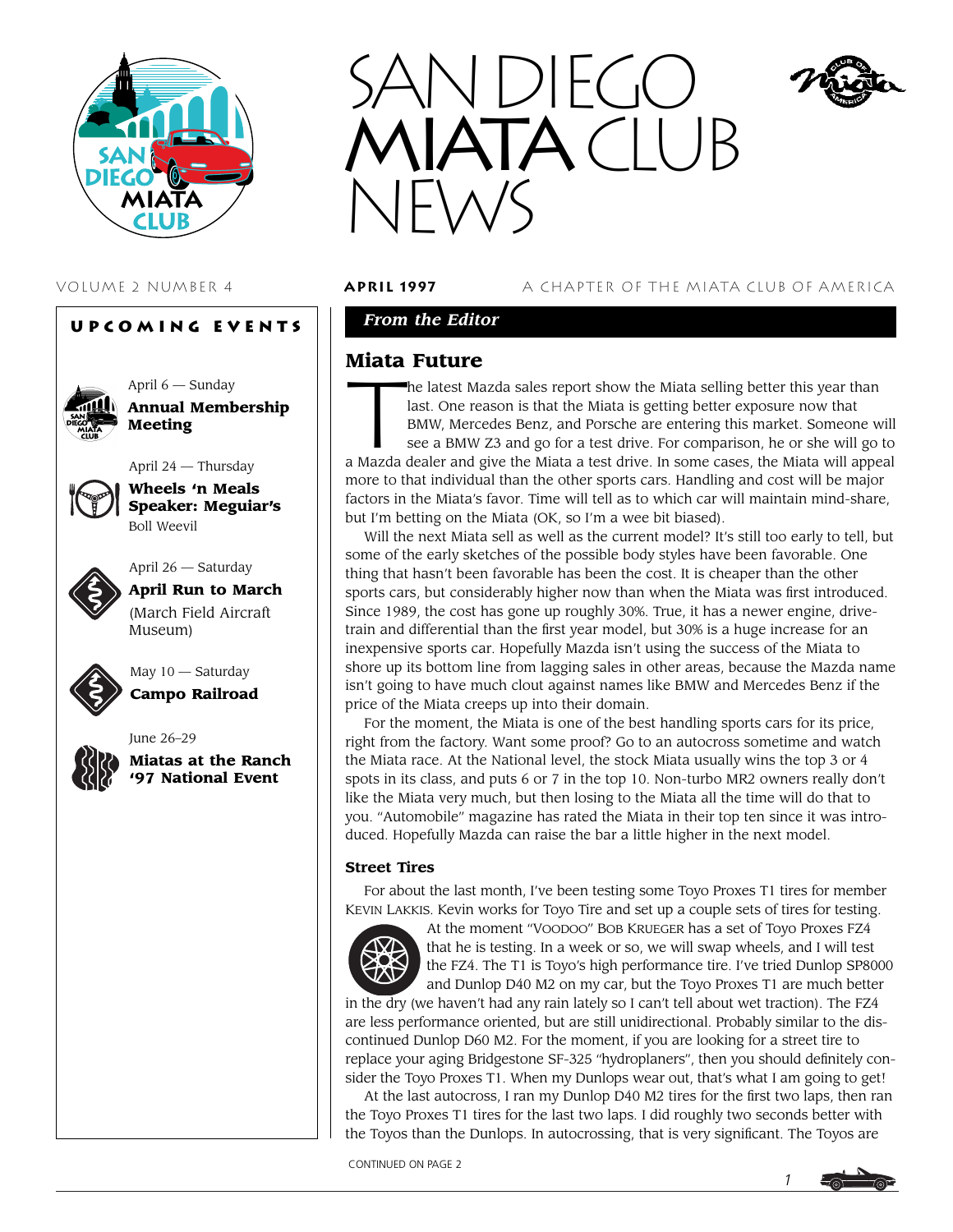**From the Editor** CONTINUED FROM PAGE 1

![](_page_1_Picture_1.jpeg)

more progressive at the limit, meaning they don't lose grip abruptly, something I thought the Dunlops did extremely well, until I tried the Toyos. These tires definitely get two thumbs up!

**An inscrutable JT rolls out on new 16 inch wheels and Toyo Proxes T1 tires and receives some admiring looks from members Barb Shev and Stef Gould.**

See you on the twisties... —ROBERT "JTBOB" HOLLAND

## **Club Stuff**

![](_page_1_Picture_6.jpeg)

## **Engraved Glass Mugs**

Three sizes of glass mugs— from coffee to extralarge beer — are available with the club logo. Order the club mugs from Rainer  $-$  (619) 433-8953 (they must be paid for in advance). As with all club merchandise, all profits go directly to the club — not a penny to the volunteers who sell them.

13 oz coffee mug – \$9.95 16 oz beer mug – \$16.95 one liter beer mug – \$19.95

## **Static-Cling Decals**

Decals are available in every car color for \$5 each. See Stef Gould at an event, or arrange for her to mail them to you (619) 297-4272 E-mail tomgould@adnc.com

![](_page_1_Picture_12.jpeg)

## **Name Badges**

Engraved plastic name badges are available for \$5 each from "VOODOO" BOB. Corner him at the next event. (The badges need to be paid for in advance.)

Colors available:

Color of badge Color of lettering

| Red    | white              |
|--------|--------------------|
| Blue   | white              |
| Green  | white              |
| Maroon | white              |
| Black  | white              |
| Yellow | black or blue      |
| White  | black, red or blue |
|        |                    |

#### **Board of Directors** President

MARK BOOTH (619) 670-3789 markb@adnc.com Vice President CINDY PALOMA (619) 534-0969 paloma@cs.ucsd.edu

Secretary/Events Coordinator

RUTH STARK (619) 633-1218 rfstark@aol.com

Treasurer MARY BEECHER (619) 549-6660 beecher@adnc.com Membership

"VOODOO" BOB KRUEGER (619) 486-4711 voodoo@adnc.com

Autocross STEVE HART

(619) 579-9093 Newsletter

Editor/Webmaster ROBERT "JTBOB" HOLLAND (619) 546-8218 robert@caliban.ucsd.edu Design and Layout TOM & STEPHANIE GOULD (619) 298-8605 tomgould@adnc.com

#### **Notices**

THE SAN DIEGO MIATA CLUB is an official chapter of the Miata Club of America. We are a nonprofit organization whose purpose is to promote the enjoyment of —and enthusiasm for— the Mazda Miata.

*SAN DIEGO MIATA CLUB NEWS* is the monthly newsletter of the San Diego Miata Club. Use of articles or stories by other MCA chapters is hereby granted, provided proper credit is given. **Submissions to the newsletter** are welcomed and encouraged. Did you just add a new accessory to your Miata? How about writing a review and submitting it to the newsletter? Where possible, please send your electronic submissions to the newsletter editor, Robert Holland (robert@caliban.ucsd.edu). Submissions can also be faxed to the club's dedicated phone line or

mailed to the club's post office box. Submission deadline is the 15th of each month. **Internet:** The San Diego Miata Club has established a dedicated World Wide Web Home Page

at http://mmdshare.ucsd.edu/sdmc.html. The club has also established a members-only electronic mail list for those members with E-mail capability. If you included your E-mail address on your membership application then you should already be subscribed to the electronic mail list. If you recently acquired your E-mail account, please contact Cindy Paloma (paloma@cs.ucsd.edu) and request to be added to the electronic mail list.

Dedicated 24-hour voice/fax phone line:

## (619) 670-7948

**San Diego Miata Club** P.O. Box 2286 Spring Valley, CA 91979-2286

![](_page_1_Picture_35.jpeg)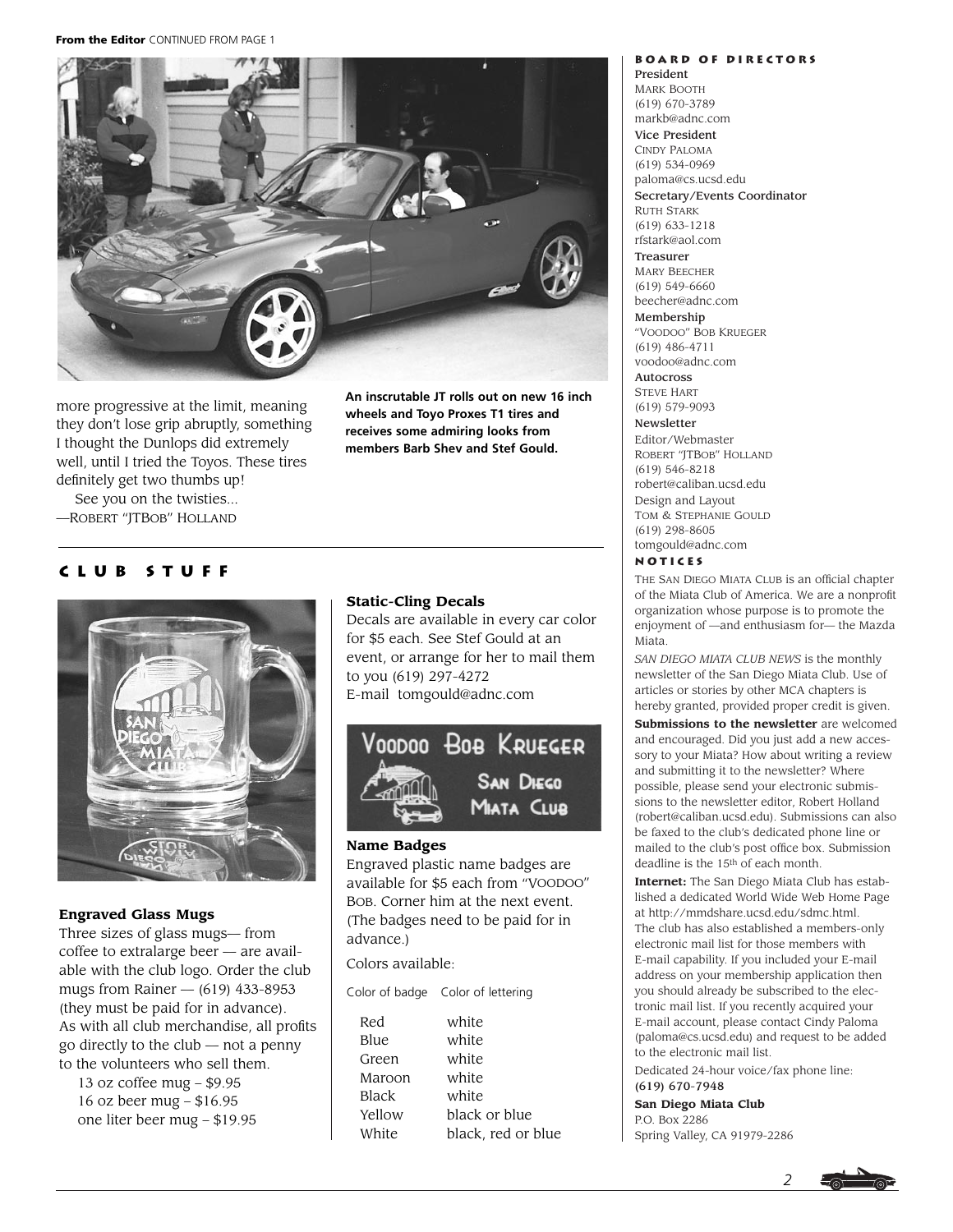## **Annual Membership Meeting and Picnic**

Date: Sunday, April 6

Time: Picnic starts at 10:30 a.m., Meeting starts at 1:00 p.m.

Place: San Diego Automotive Museum (Hall of Fame Room), Balboa Park

The time has come to elect officers and begin planning our event agenda for the coming year. The membership meeting will be held in the "Hall of Fame Room" at the San Diego Automotive Museum. The meeting will start promptly at 1:00 p.m. Please remember to bring your MEMBERSHIP CARD to receive a ballot. One ballot per membership.

*Note: We will be raffling off some neat prizes at the annual meeting.*

The meeting will be preceded by a Picnic in the Park. Cathy and I scouted out a nice location that is very close to the Automotive Museum and shouldn't be too crowded at 10:30 a.m. Arrive later if you like but be aware that parking might be tougher to find in the later hours. Bring your own picnic lunch and a blanket to sit on.

Directions to Picnic: Take Park Blvd. into the Park. Turn west (into the Park) on President's Way. Turn left into the very first parking lot on the left. Go all the way to the back of the parking lot. The picnic spot is located between Park Blvd. and the southeast side of the Aerospace Museum. Or...park in the lot in front of the Automotive Museum and take the path/road between the Aerospace Museum and the Gymnasium down to the picnic site.

![](_page_2_Picture_9.jpeg)

**Autocross at the Murph**

The following autocross events are at Jack Murphy Stadium

Event Sunday, May 18 Championship Saturday, May 31 Practice Sunday, June 1 Championship Saturday, June 21 Practice Sunday, June 22 Championship Autocross information sources: San Diego SCCA Hotline: (619) 441-1333 Cal Club SCCA Hotline: (818) 988-7223 Richard Scherschel: (619) 286-2412 Steve Hart: (619) 579-9093

## **Wheels 'n Meals at Boll Weevil Guest Speaker: Meguiar's**

Date: Thursday, April 24 Time: 6:00 p.m.

Place: Boll Weevil, 9330 Clairemont Mesa Blvd. (At Ruffin Rd.), San Diego (619) 571-6225

A representative from Meguiar's Inc. will be on hand to discuss the care and feeding of your Miata's finish. Learn from an expert the best ways to preserve the investment you've made in your Miata. Understand the differences between a "cleaner", a "polish" and a "wax." Know when to use each for maximum benefit and minimal hassle.

This verbal presentation will be followed in June or July with a "hands on" type of presentation at a local vendor or detail shop.

## **Fun Run to March Field Aircraft Museum**

Date: Saturday, April 26 Time: 9:30 a.m.

Place: I-15 Deer Springs exit (10 miles north of North County Fair) West side of the highway — Park 'n' Ride lot and the cul-de-sac behind the Arco station.

Run Leaders: Stef and Tom Gould

A run to March Field Museum near Riverside for airplane buffs, along a variety of kinky rural roads for Miata buffs. Lunch at the Bottom Gun Cafe, an airbase hangout with working F-18 and other two-seater flight simulators — want to try your skills? \$29.95 if reserved in advance (seats two or have it all to yourself) allow an hour, including 20 minutes of classroom — these are not quarter-in-a-slot kiddie rides. Entrance to March Field Museum — \$4 per person. Lunch \$6-\$10/person

*Please RSVP* to Stef or Tom 298-8605 or E-mail tomgould@adnc.com The leaders have to coordinate Museum, restaurant and simulators in advance. RSVP is a MUST for this run.

# **Upcoming National and Regional Events**

April 25–27, 1997 Route 66 Run — Seligman, Arizona Hosted by: BAMA Contact Bill Wright (408) 723-8097

June 20–22, 1997 Harris Ranch Hosted by: SAMOA/Oak Tree Mazda Contact Bonnie J Lutz (916) 652-7408

June 26–29, 1997

Miatas at the Ranch '97

Hosted by the combined California Chapters of the Miata Club of America, Moss Motors and Dunlop Tires Flag is Up Farms, 120 miles northwest of Los Angeles in the Santa Ynez Valley.

Events will include: Winery Tour Rallye Rallye Santa Ynez Back Seat Driver Funkhana Hard Surface Slalom Dunlop Dave's Driving School Friday Night Karaoke Party Friday Night Dart Contest Saturday Banquet, and more! (800) 472-9445 for registration packet

July 17–20, 1997 Moss Motors British Car Festival Flag is Up Farms, near Solvang, CA

August 15–17, 1997 Monterey Historic Races

Laguna Seca Raceway, Monterey, CA

There is a strong Miata presence at this very popular event. The featured marque for this year is Cobra. If you are thinking of going this year, make hotel reservations *now* as many hotels and motels are already full.

September 12–14, 1997 Gold Rush Hosted by: SAMOA

October 9–13, 1997 Hot Air Balloon Fiesta Albuquerque, New Mexico Caravan by: SOCALM Contact Delena Cozart (619) 624-9201

![](_page_2_Picture_38.jpeg)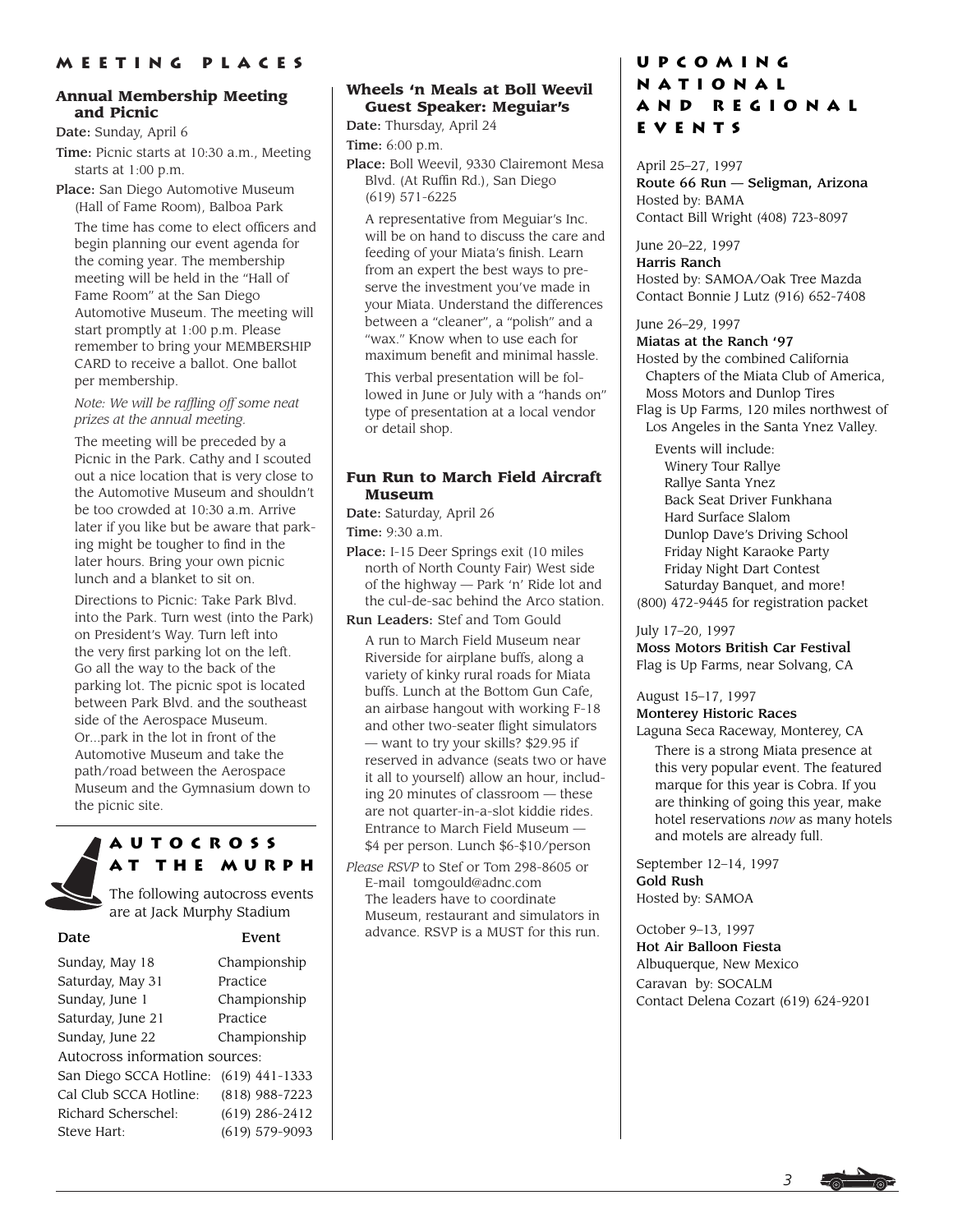![](_page_3_Picture_0.jpeg)

F or those of you who are connected to the club via E-mail, you may have read my note last month about a web site that had pictures of a new special limited

![](_page_3_Picture_2.jpeg)

edition Miata (MX-5) available in England. (They call it an MX-5 there as most of you know.) In case you

missed it, the site address is "http://www.zen.co.uk/home/page/ tony.pearce/Dakar.htm".

This caught my attention for two good reasons. First, I was planning to be in the UK in early March, and second, seeing a new special edition car (even on the net) was neat! I E-mailed Tony Pearce and inquired where he lived, explaining that I might be able to visit. As luck would have it he lives in Bolton about 20 minutes away from Manchester (it's in the northern part of the UK) where I was headed.

I arrived in Manchester, England on Friday, March 7th for business. That afternoon I called Tony, advised him that I had arrived and was available to meet with him on Saturday.

Later, after a fine English dinner of prime rib (made from genuine crazy English beef) and Yorkshire pudding downed by a few pints of some really great English brew, I was driven to the local Mazda dealer in Manchester by my friend. (Aren't Miata folks nuts, we travel around the world and sight-see Miatas!) I got to see a few different

models of "UK Special edition" cars. Besides this years DAKAR, they had a few prior editions with other names that escape me right now. All of which I never heard of.

These special edition cars are very different from our famous "M edition". They are not fully loaded with all the bells and whistles, but mostly are base cars with the addition of some mighty fine trim packages. Such as a plush application of leather and some very nice "stock" wheels. One feature on the DAKAR that is really different is one that allows the driver to adjust the horizontal angle of the headlights from the dash. If you look at the web site and note in the center of the (dash) console there is a different looking switch, like a horizontal dial, that's it.

Another interesting thing I noticed was that the cars sold in the UK all have adjustable headrests, like my 95 Merlot which is the only model in the US to ever have adjustable headrests. This also means that no cars in the UK have headrest speakers! (Wow, maybe a big market really exists for my headrest speaker conversion kit! \$\$\$\$)

The UK cars do not have the third rear brake light in the trunk lid. Instead they have a rear fog light mounted almost centered at the bottom of the bumper. The front and rear side marker lights not only are not used as turn indicators—they don't even light up. There is a directional indicator located on the front quarter panel just behind

#### **Tony Pearce stands proudy by his new MX-5 DAKAR.**

the front tire about the height of the door handle.

The DAKAR's interior is plush with very fine leather seats that you sink into. The carpets are matching silver with the DAKAR logo neatly placed in plain view. Another nice item is the steering wheel, no air bag, nice wheel! (See picture)

The wheels on the DAKAR appear to be from MAZDA as the center hubs nicely display the MAZDA logo. They are really nice, both in the photo and in person! In fact all the special edition wheels I saw in the UK were nice and very different than the variations on the spoke that MAZDA has dished out here, except for the 95 Merlot's BBS', (glad I have one).

The DAKAR is Twilight Blue metallic — a bit lighter than last years Starlight Blue M edition. It is another color that is great in the sun and black at night! The interior sway bar behind the seat back is finished in bright chrome very neat looking. The dash is accented with burl walnut trim. The wood panel that is affixed to the (dash) console is rounded at the bottom and follows the natural curve of the console. The design is well thought out — it does not look like an afterthought. The final

CONTINUED ON PAGE 6

![](_page_3_Picture_18.jpeg)

![](_page_3_Picture_19.jpeg)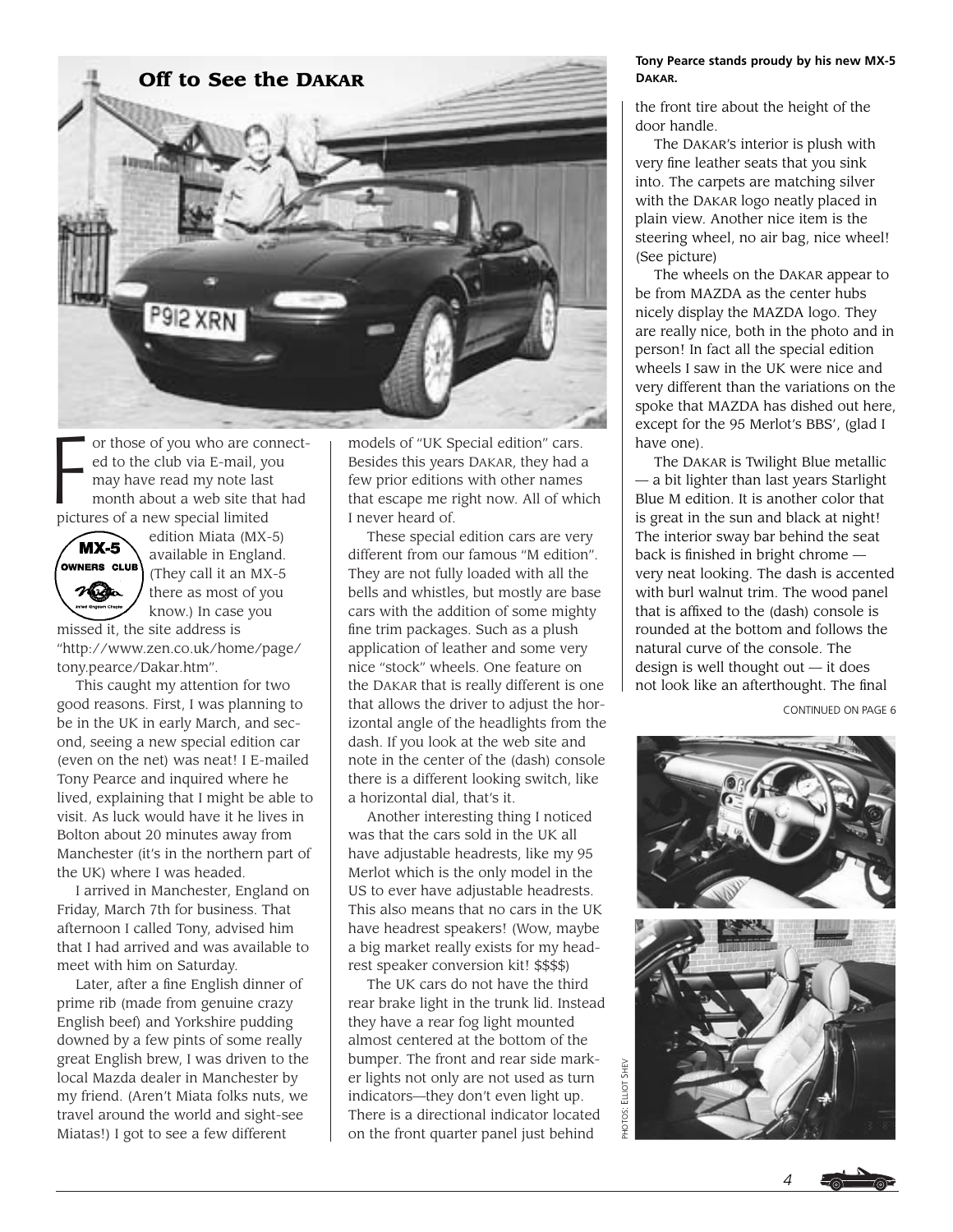![](_page_4_Picture_0.jpeg)

# **Miata at the Ranch**

MARIA AT THE RANCH has<br>been named the Miata<br>Club of America's 1997<br>National Event. The been named the Miata Club of America's 1997 National Event. The organizers are planning on a minimum of three hundred Miatas attending they will need that many to break even (Moss Motors is underwriting the event) — they are hoping for over 500 Miatas! ALL profits will be donated to charity, most likely cancer charities.

Flag Is Up Farms is a working horse ranch, situated in the beautiful Santa Ynez Valley. The area of the ranch in which the event will take place is planted with lots of trees and roses. Many valuable horses are being trained there. Event attendees will be able to tour the ranch and may even get to pet and be licked by Cyrus, a tame mule deer, I was!

There is lots of room for the many events planned at the Ranch. Treeshaded grassy areas have been designated for parking and vendors.

'Dunlop' Dave's driving school and hard-surface slalom will be held just 20 minutes away at the Santa Ynez Valley Airport runway. Incidentally, the driving school is close to being sold-out.

The owners of the Ranch are Pat and Monty Roberts, horse trainers. Monty has a special technique (it was fictionalized and used as the starting point for the book *The Horse Whisperer*) for breaking horses without violence. He has just begun filming a documentary on his ability to bridle, saddle and ride wild stallions, in the open — without violence of any kind — for the BBC.

He is the Queen of England's horse trainer, he spends a lot of time in England, overseeing his work with the royal horses and lecturing in a program at Oxford bearing his name.

Monty Roberts, owner of the Flag is Up Farms (where this event will be held) has his own web site.

This site gives you all the information you'll ever want to know about Pat and Monty Roberts. There are also a few small shots of the ranch/farm. http://www.silicom.com/~montyr or http://www.travelsource.com/ socal/betatours/joinup.html

## **Accommodations**

Rainer Mueller and I went up to an organizational meeting for MIATA AT THE RANCH last month. We stayed at Motel  $6$  — we thought it was nice, clean and the beds were comfortable in fact we both made reservations for June, the room rate is \$40. I expect all the motel rooms in Buellton and nearby Solvang to be sold out, so if you intend to go to the national event make your room reservations now.

The rooms at the Windmill Inn in Buellton (800-946-3466) are definitely larger and nicer, the sink is outside the bathroom (which is really good!) and they serve complimentary continental breakfast there on Saturday and Sunday. (Special room rates for Thursday and Sunday are \$46, for Friday and Saturday \$60.)

A special-event double occupancy room-rate at the Buellton Marriott is \$95. Their phone: 800-638-8882.

## **Lots of Aftermarket Stuff**

Moss Motors, Dealer Alternative, to name just a couple, are going to have displays of their goods. The vendor for those little tent-trailers (a queen-sized bed, huge storage area and tent that magically unfolds from a tiny trailer) is bringing about 50 units (he sold 40 units at the Cleveland national event!). Check these out in *Miata* magazine ad section. They will be installing trailer hitches so you can camp right away and all the way home!

For camping...3 minutes from the ranch is a beautiful private campground (about seven dollars a night, twentytwo for a full hookup including cable) Misti from BAMA has blocked out a group of spaces. You can contact Misti directly through the internet to add your name for camping reservations.

One hundred and fifty Miata rentals have been made available for out-ofarea visitors flying into Los Angeles for the event. Puente Hills Mazda is putting handling the Miata rentals. I have heard that these rental cars are going fast! Puente Hills also will have some buy-drive '97 Miata packages.

## **Volunteers**

All the California clubs are being asked to provide some volunteers to help with registration and events. The volunteers will work one or two 2-hour shifts, be rewarded with a staff shirt and receive a ticket for a special raffle. Anyone interested in volunteering to help with the event should contact Mark Booth, he is keeping a list of volunteers from our club.

## **A Special Raffle**

Dave Eckert of the Miami Valley Miata Club (Ohio) is in need of financial help. His insurance company won't pay for the bone-marrow transplant that can save his life.

Members of his community have so far raised over \$30,000 — which was used for a deposit that the hospital required before the procedure was started. He still needs more than \$100,000 to help pay for his care.

Many vendors have donated items for a special raffle to be held at MIATA AT THE RANCH. You can help too, by getting more items donated, and, of course, by buying raffle tickets at the event!

*Note: The San Diego Miata Club will be caravanning up to MIATA AT THE RANCH...watch for the departure times in the June newsletter.* — STEF GOULD

![](_page_4_Picture_26.jpeg)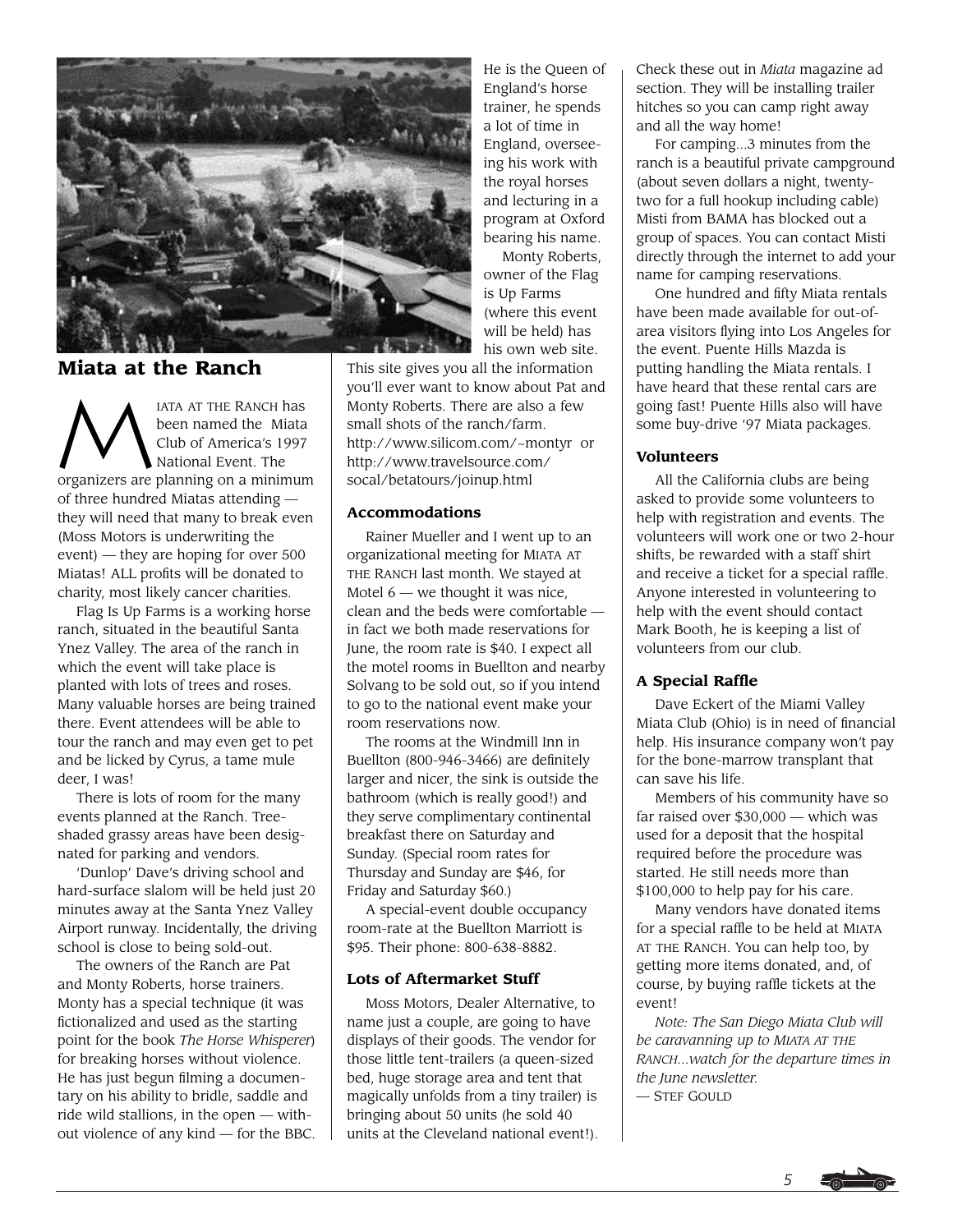![](_page_5_Picture_0.jpeg)

# **Member Profile**

BEN AND SUSIE LERNER Allow us to introduce ourselves; We are of the infamous Lerner Clan - Belonging to the Susie and Ben strand. We have two children — A 3-year-old Black and Tan Coonhound named Aristotle and a Black '95 Miata.

We live in Moreno Valley, located about 75 miles up HWY 15 from "The Murph". Our interest in the SDMC stems from our introduction to several of the members at the San Bernardino Lotus West Driving School a couple of months back. Upon my Pop's invitation, we attended the Palomar cruise and had a blast! Following the hype, Pop signed us up as a present for the holidays (Pop=Fred Lerner, AKA Mickey Rat).

Here are the vital statistics for our youngest child: '95 Black Pop. package Sebring Supercharger Jackson Swaybars Jackson exhaust

#### **DAKAR** CONTINUED FROM PAGE 4

touch in this very special limited edition is a personalized number plate located on the center console where the electric window switches would be. The placard displays the number of your car. There are a total of the 400 DAKAR's made. Tony and Christine's is 397 out of 400.

This is Tony and Christine's third MX-5. I do not have the details of the other two, but I know his last one was red and neither were special editions.

Turn signal intakes Jackson springs TSW Evo wheels (15x7) Other important facts:

The car is a Libra with no known past lives at this time (we are investigating the possibility that it was at some point a '55 Spyder owned by someone who wore leather — it swerves whenever it sees a cow).

We are excited to be involved with the club and will participate as much as we can.

To use a cliché — "We'd rather hang out with you people, than with the finest people in the world."

*To be included in our on-going series of Member Profiles, write a short (200–300 word) introduction and mail (or E-mail) it with a photo (your face should be large enough to be recognized) to the Club P.O. Box or give it to a board member at an event. — Your photo will be returned.*

They are members of the British MX-5 chapter of Miata Club of America. As our informal ambassador for the San Diego Miata Club I gave him one of our great window stickers which he is now proudly displaying on his car.

As they say in the UK: "Keep your peckers up and your top down", which means keep you chin up or keep your spirits up. Not what all you with dirty minds are thinking! Cheers! — ELLIOT SHEV

# **New Members!**

The following are the new members since the last newsletter:

#### **Loretta & Fritz Hines**

Oceanside 1994 M (Montego Blue)

**Jeanette Holladay** Bonsall 1992 Red A

**Dixie Raftery** San Diego 1990 Silver

There are now 142 memberships consisting of 216 members.

- 51 Red
- 25 White
- 15 Black
- 13 Montego Blue
- 10 Mariner Blue
- 6 Silver
- 5 BRG
- 5 Laguna Blue
- 5 Starlight Blue
- 5 Merlot
- 2 Yellow
- 1 Unreported

## **City of San Diego Used Oil Program**

This program is only for City of San Diego residents and it is free!

Items Accepted: Used Oil *(maximum limit – 10 gallons)*, Oil Filters, Antifreeze and Auto Batteries NO BUSINESS WASTE ACCEPTED

## Auto Product Recycling Event Schedule

#### April 12, 1997

9 am – 1 pm Serra High School 5156 Santo Road Tierrasanta 92124

## April 19, 1997

9 am – 1 pm U.S. Postal Service Midway Facility San Diego 92110

*For City of San Diego Residents ONLY!*

![](_page_5_Picture_43.jpeg)